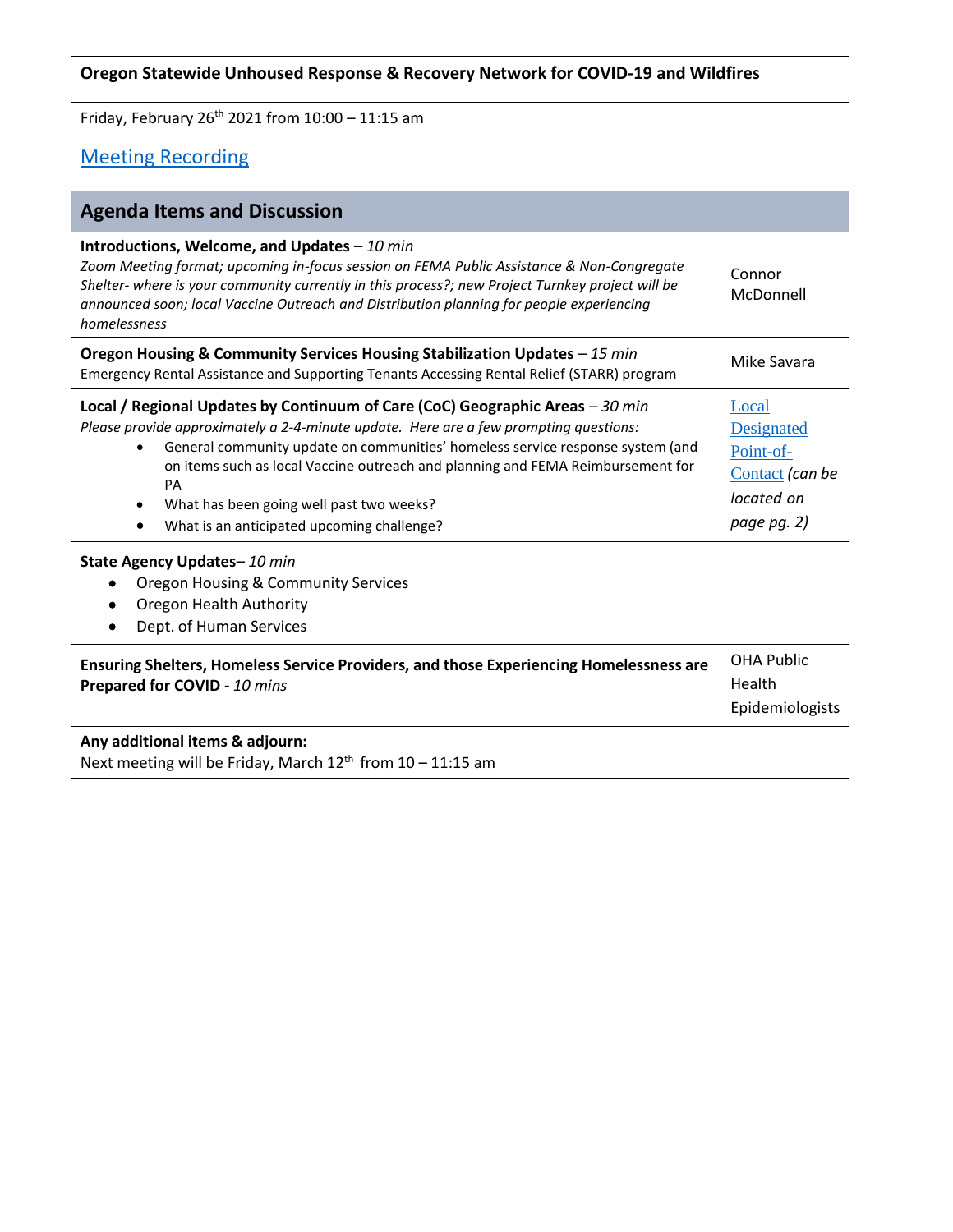| <b>COVID-19 Homeless Populations Taskforce</b> |                                                            |                                                                                                                                                                                                                                                                                                                                                                                                                                    |                                                                                                                                                                                                                                                                              |  |  |
|------------------------------------------------|------------------------------------------------------------|------------------------------------------------------------------------------------------------------------------------------------------------------------------------------------------------------------------------------------------------------------------------------------------------------------------------------------------------------------------------------------------------------------------------------------|------------------------------------------------------------------------------------------------------------------------------------------------------------------------------------------------------------------------------------------------------------------------------|--|--|
| Statewide Regional Updates - February 26, 2021 |                                                            |                                                                                                                                                                                                                                                                                                                                                                                                                                    |                                                                                                                                                                                                                                                                              |  |  |
| Continuum of                                   | <b>Counties</b>                                            | <b>Name</b>                                                                                                                                                                                                                                                                                                                                                                                                                        | <b>Summarized Update</b>                                                                                                                                                                                                                                                     |  |  |
| Care                                           |                                                            |                                                                                                                                                                                                                                                                                                                                                                                                                                    |                                                                                                                                                                                                                                                                              |  |  |
| OR 504- Salem,<br>Marion, Polk<br>Counties CoC | Marion, Polk                                               | Jan<br>Calvin                                                                                                                                                                                                                                                                                                                                                                                                                      | Performance measure for HUD, looking at<br>access point for coordinate entry program.<br>Looking at the summer launch of the new<br><b>HMIS</b>                                                                                                                              |  |  |
| OR 507-<br>Clackamas<br>County Coc             | Clackamas                                                  | Abby<br>Ahern                                                                                                                                                                                                                                                                                                                                                                                                                      | Hit with ice storm and power outages has<br>been as some people are still out of power.<br>Staff exhausted from so many response<br>requirements. Looking at Vaccine planning<br>for unhoused neighbors. Using same<br>resource that provides flu shot to that<br>community. |  |  |
|                                                |                                                            |                                                                                                                                                                                                                                                                                                                                                                                                                                    |                                                                                                                                                                                                                                                                              |  |  |
|                                                | Grant, Union,<br>Wallowa, Baker                            | Chris<br>Evans                                                                                                                                                                                                                                                                                                                                                                                                                     | Keeping an eye on warming station when<br>weather starts to improve, looking at closure<br>dates and planning.                                                                                                                                                               |  |  |
|                                                | Hood River,<br>Wasco,<br>Sherman                           | Alisa<br>Fowler                                                                                                                                                                                                                                                                                                                                                                                                                    | Ice Storm emergency coordination in the<br>local area has been prominent. We have<br>been able to move those needing housing<br>into hotel/motel program. Fatigue is being<br>felt.                                                                                          |  |  |
|                                                | Gilliam,<br>Morrow,<br>Umatilla,<br>Wheeler                | Susie                                                                                                                                                                                                                                                                                                                                                                                                                              | Continue to push out Rent relief, a couple<br>steps closer to open up shelter. Working with<br>local warming station to help support<br>bringing folks into the hotel/motel program.<br>Fatigue is felt.                                                                     |  |  |
|                                                | Lincoln,<br>Benton, Linn                                   | Dina<br>Eldridge                                                                                                                                                                                                                                                                                                                                                                                                                   | Housing in hotel/motel program. No existing<br>shelters to downsize, large shelter in<br>community changed management and this<br>is a positive for neighbors in need. Just<br>opened revamped application system<br>online (STARR), it is working well.                     |  |  |
|                                                | <b>Unavailable</b><br><b>Areas</b>                         | Marion, Polk, Washington, Josephine, Douglas, Harney,<br>Malheur, Clatsop, Columbia, Tillamook, Yamhill, Lane,<br>Klamath, Lake, Josephine, Douglas, Coos, Curry,<br>Deschutes, Crook, Jefferson, Jackson, Multnomah                                                                                                                                                                                                               |                                                                                                                                                                                                                                                                              |  |  |
| <b>Meeting Discussion Topic</b>                |                                                            |                                                                                                                                                                                                                                                                                                                                                                                                                                    |                                                                                                                                                                                                                                                                              |  |  |
| COVID-19<br>Homeless System<br>Responses       | John Gilvar,<br>Health and<br>Housing Equity<br>Consultant | John Gilvar gave a presentation on 1/29/21 that can<br>be found here. Interim Guidance on COVID-19<br>Vaccination Implementation from the CDC to Local<br>public health can be found here (2/2/21). COVID-19<br>Homeless System Response: Vaccine Planning and<br>Distribution materials can be found here. HUD<br>Exchange COVID-19 Planning and Response for<br>Homeless Assistance Providers Office hours can be<br>found here. |                                                                                                                                                                                                                                                                              |  |  |
| Ensuring Shelters,<br><b>Homeless Service</b>  | <b>OHA Public</b><br>Health                                |                                                                                                                                                                                                                                                                                                                                                                                                                                    | <b>Link to Public Notice</b>                                                                                                                                                                                                                                                 |  |  |